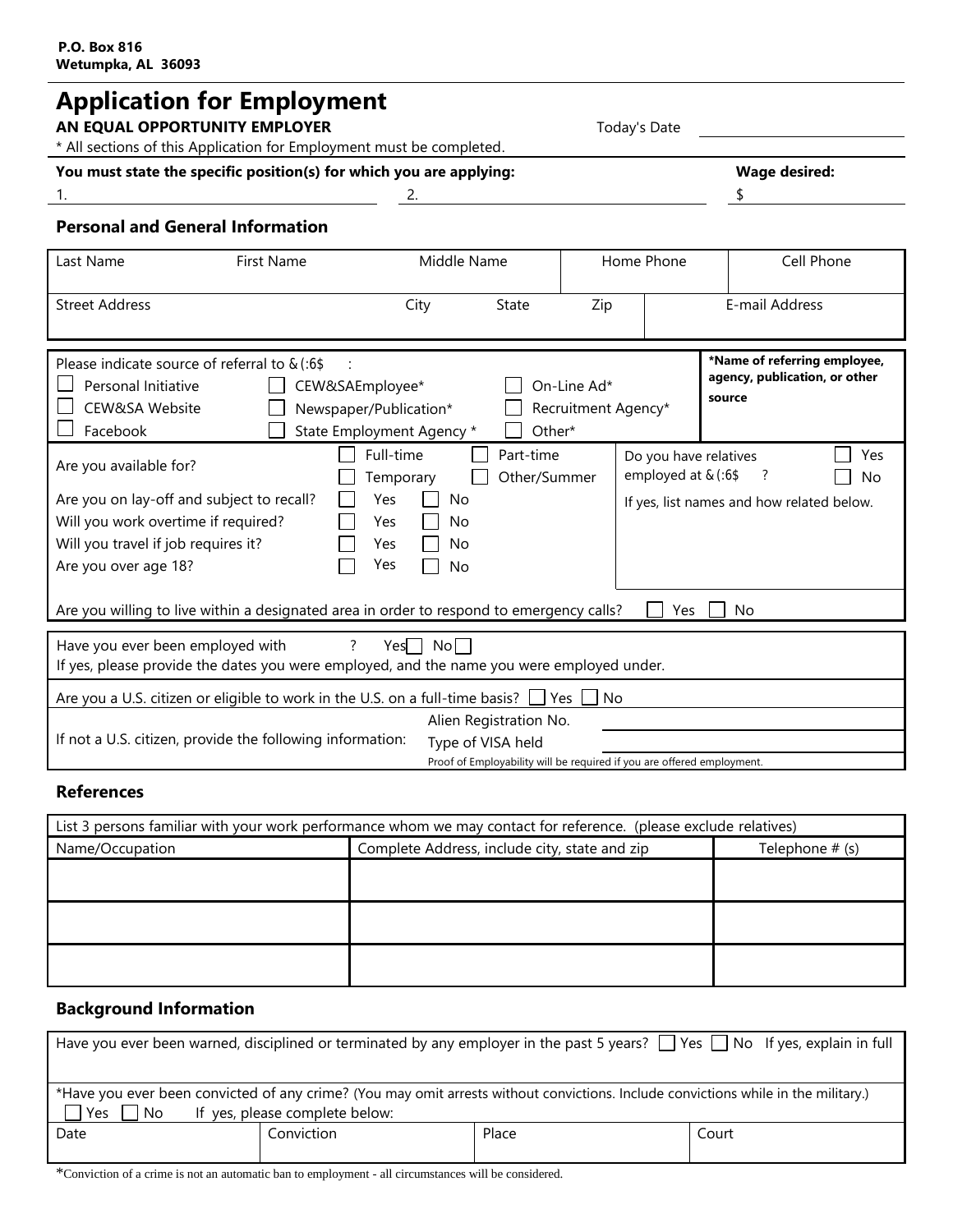## **Education**

Attach transcripts of academic records, WorkKeys Scores or Career Readiness Certificate if readily available. **(YOUR EDUCATIONAL CREDENTIALS WILL BE VERIFIED)**

|                       |                                                 |               | Dates Attended | Major             |                                             | Grade Point               | Degree               |
|-----------------------|-------------------------------------------------|---------------|----------------|-------------------|---------------------------------------------|---------------------------|----------------------|
| Schools<br>Attended   | Name and Address of School                      | From<br>Mo/Yr | To<br>Mo/Yr    | Field of<br>Study | Did you<br>qraduate?                        | Average<br>(e.g. 3.2/4.0) | and Date<br>Received |
| High School           |                                                 |               |                |                   |                                             |                           |                      |
| College               |                                                 |               |                |                   |                                             |                           |                      |
| Graduate              |                                                 |               |                |                   |                                             |                           |                      |
| Trade or<br>Technical |                                                 |               |                |                   |                                             |                           |                      |
| If GED Date obtained: |                                                 |               |                |                   |                                             |                           |                      |
|                       | Yes<br>Have you taken any WorkKeys Assessments? | No            |                |                   | Do you have a Career Readiness Certificate? |                           | Yes<br>No            |

**Driving Record** (Complete if applying for a position that requires the operation of a motor or commercial vehicle.)

|                                                                                                          | Do you have a current valid <b>Alabama</b> driver's license?<br>Yes<br>License Number<br>No |  |  |  |  |
|----------------------------------------------------------------------------------------------------------|---------------------------------------------------------------------------------------------|--|--|--|--|
| Date of Birth                                                                                            | CDL A<br>CDL B                                                                              |  |  |  |  |
| If no Alabama license, please state reason or give number & state where you are currently licensed:      |                                                                                             |  |  |  |  |
|                                                                                                          |                                                                                             |  |  |  |  |
| Have you had a traffic violation or accident within the past 5 years?<br>If yes, how many?<br>No.<br>Yes |                                                                                             |  |  |  |  |
| If yes, explain in full:                                                                                 |                                                                                             |  |  |  |  |
|                                                                                                          |                                                                                             |  |  |  |  |
| Has your driver's license ever been revoked or suspended?<br>No<br>Reason?<br>Yes.                       |                                                                                             |  |  |  |  |
|                                                                                                          |                                                                                             |  |  |  |  |

**Additional Information** (You may exclude all information indicative of race, religion, color, sex, national origin, age, marital or veteran status, disability, genetic or family medical history or any other status protected by law.)

List any business, industry, safety or community awards received: List any certifications or training you have that relate to the position you are applying. (i.e. computer applications, heavy equipment operation, pipefitting, water/wastewater certification, CPR, first aid):

Briefly state why you wish to work for CEW&SA and what would make you a successful employee: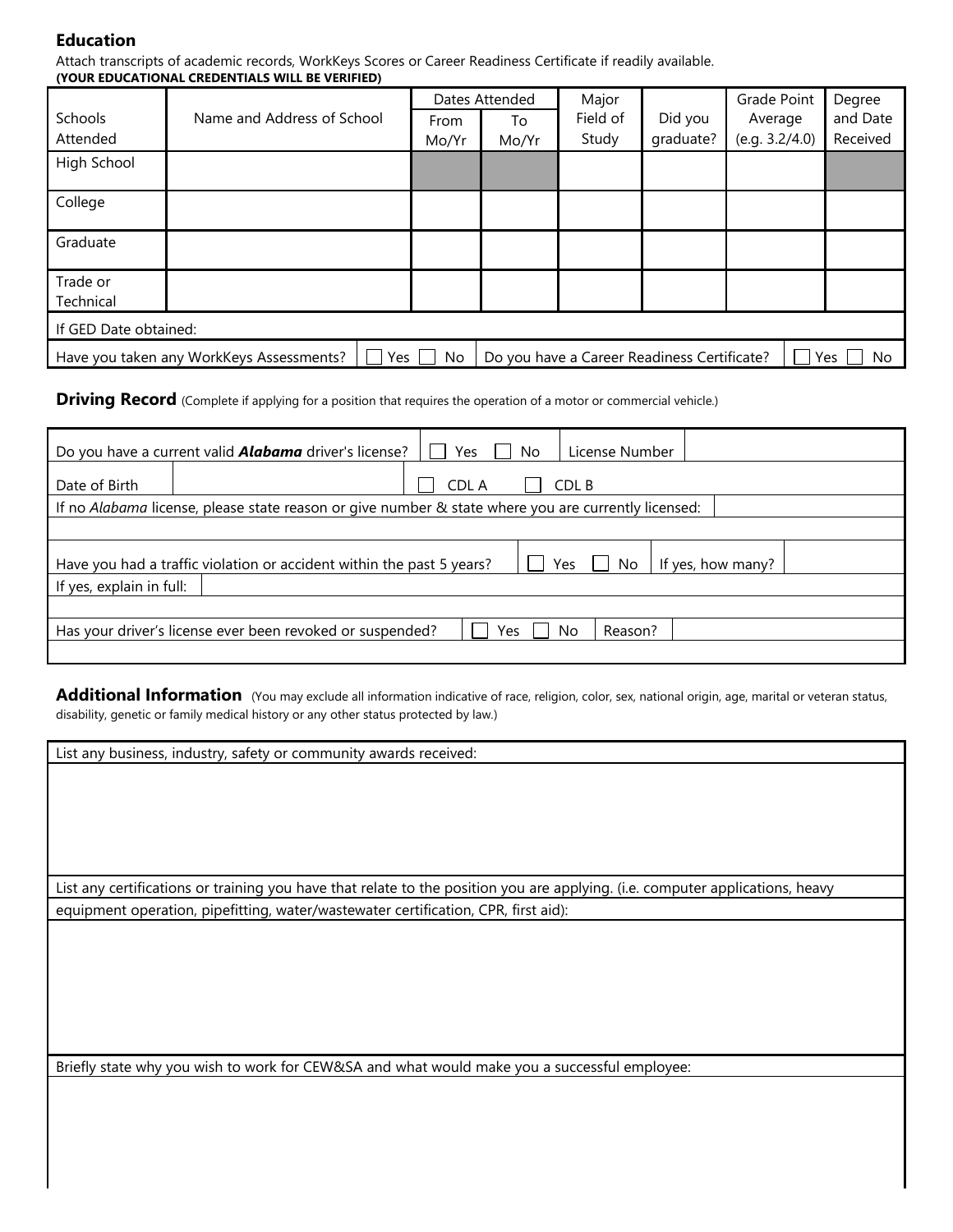### **Employment History (YOUR EMPLOYMENT HISTORY WILL BE VERIFIED) USING "SEE RESUME" IS NOT ACCEPTABLE FOR THIS SECTION.**

Beginning with the most recent, please provide employment history from the last ten years (if applicable). Note any periods for which you were not employed. You may attach additional documentation if needed.

| employed. Tod may attach additional documentation in necaed.<br>Employer |            | Street Address, City, State, Zip                                  |             |  |
|--------------------------------------------------------------------------|------------|-------------------------------------------------------------------|-------------|--|
| Your Job Title                                                           |            | Supervisor Name and Title                                         |             |  |
| From (Mo/Yr)                                                             | To (Mo/Yr) | Salary/Wages                                                      | Telephone # |  |
| Description of your duties:                                              |            |                                                                   |             |  |
|                                                                          |            |                                                                   |             |  |
| Reason for Leaving                                                       |            |                                                                   |             |  |
| May we contact you at your present place of employment?<br>Yes<br>No     |            | May we contact your present employer for references?<br>No<br>Yes |             |  |
| Employer                                                                 |            | Street Address, City, State, Zip                                  |             |  |
| Your Job Title                                                           |            | Supervisor Name and Title                                         |             |  |
| From (Mo/Yr)                                                             | To (Mo/Yr) | Salary/Wages                                                      | Telephone # |  |
| Description of your duties:                                              |            |                                                                   |             |  |
|                                                                          |            |                                                                   |             |  |
| Reason for Leaving                                                       |            |                                                                   |             |  |
| Employer                                                                 |            | Street Address, City, State, Zip                                  |             |  |
| Your Job Title                                                           |            | Supervisor Name and Title                                         |             |  |
| From (Mo/Yr)                                                             | To (Mo/Yr) | Salary/Wages                                                      | Telephone # |  |
| Description of your duties:                                              |            |                                                                   |             |  |
|                                                                          |            |                                                                   |             |  |
| Reason for Leaving                                                       |            |                                                                   |             |  |
| Employer                                                                 |            | Street Address, City, State, Zip                                  |             |  |
|                                                                          |            |                                                                   |             |  |
| Your Job Title                                                           |            | Supervisor Name and Title                                         |             |  |
| From (Mo/Yr)                                                             | To (Mo/Yr) | Salary/Wages                                                      | Telephone # |  |
| Description of your duties:                                              |            |                                                                   |             |  |
|                                                                          |            |                                                                   |             |  |
| Reason for Leaving                                                       |            |                                                                   |             |  |